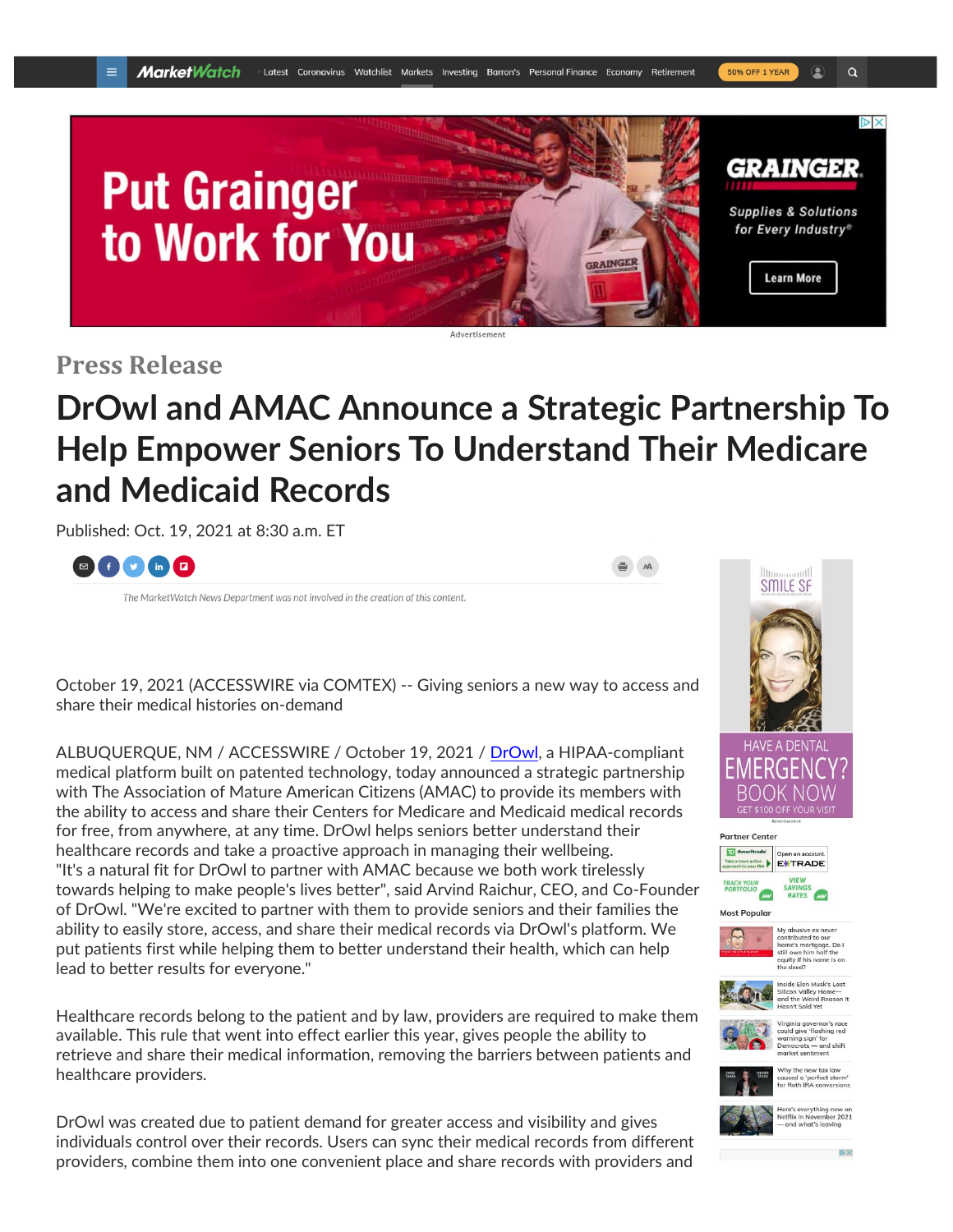caregivers. Patients can connect to thousands of medical providers, including Medicare and Medicaid, and receive a combined health report summary of their conditions, medications, and allergies. This makes care decisions far easier for seniors to have one health record with an infinite number of uses.



At some point, everyone needs a healthcare advocate whether for one's self or a family member. Users can add caregivers to their DrOwl account so that family members can participate in the care of their loved ones and understand their conditions and medications in a whole new way. This is especially crucial in a medical emergency because an advocate can easily share a Patient Snapshot of conditions, medications, and allergies with medical personnel, providing key information to the medical team. Full visibility into medical histories could help make the ultimate difference in the outcome.

Patients also have the ability to make corrections to potentially dangerous errors or omissions in their records. DrOwl users can delete things that are inaccurate and add medications to their list if needed. Over 70% of medical records contain at least one error, some of which are significant.

"When a family member had a stroke, trying to access and share medical records with multiple doctors, hospitals, rehabilitation facilities, pharmacies, and even between my mother and siblings was at times overwhelming", said David Weber, Chief Operating Officer, and Chief Marketing Officer of AMAC. "DrOwl would have been an invaluable tool for us, and it would have enabled us to easily access, review, and share critical medical information when needed and on-demand. We're pleased to be able to present DrOwl's services, in a secure and HIPAAcompliant package, to AMAC members. Even if they only use it for the convenience of keeping track of their records and not necessarily for a major healthcare issue, the tool will empower people to take control of their own healthcare records."

The aging process is never an easy one and having a committed team like DrOwl and AMAC working together on your behalf can help to unlock the potential of electronic healthcare records. Seniors will now have an easier, userfriendly, and more secure way to remain in control of their healthcare history, records, medical care, and taking an active role in their health decisions.

Users can get started by downloading **[DrOwl](https://pr.report/dyubYm9F)** for free from the *[iTunes](https://pr.report/-wV9gbBm)* or [Google](https://pr.report/1pzwAGcd) Play app stores.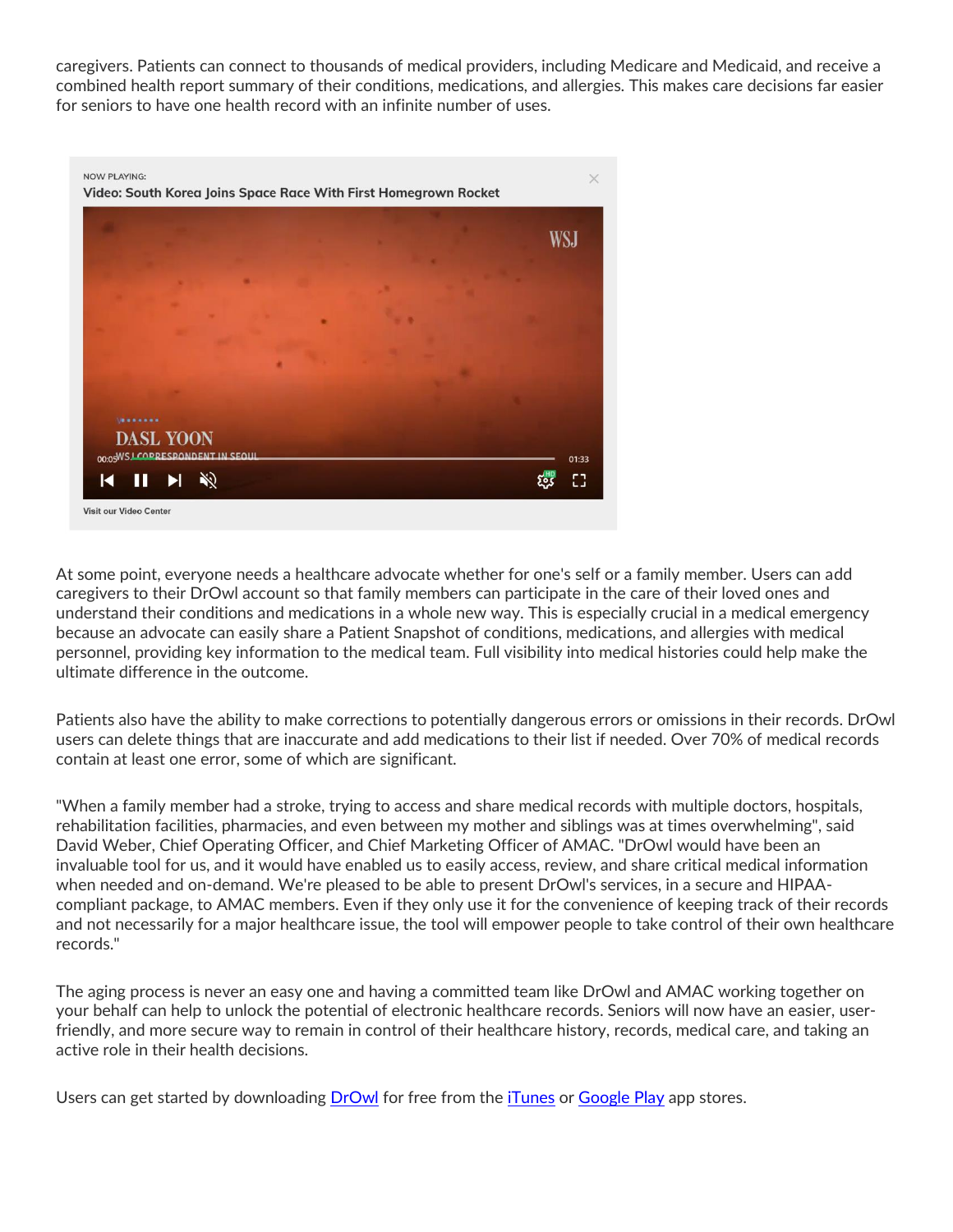## **Retire Early. Build Wealth. Feel Secure.**

Whatever your dreams of the future might be, our FREE retirement planner can help. Build your financial plan: Set your goals, take control, make better decisions and stay on track.



**TRY OUR PLANNER** 

About AMAC

AMAC, The Association of Mature American Citizens, is the fastest-growing conservative organization in America.

AMAC believes in - and stands up for - the values that have made America great.; freedom of speech and religion, equality of opportunity, the rule of law, securing our borders, and the sanctity of our Constitution. AMAC fights against reckless government spending and the ever-expanding scope of the federal government. In addition to advocating for their 2.3 million members on Capitol Hill, AMAC also offers a robust selection of consumer discounts and benefits.

#### About DrOwl

DrOwl is a HIPAA-compliant platform used by both patients and providers to empower people to better understand their health. Healthcare records belong to the patient. Patients can access them for free on DrOwl and learn more about their health. Connect to thousands of medical providers, including Medicare and Medicaid, and receive a combined health report summary that can be shared with caregivers, providers, and family. One health record, infinite uses.

DrOwl uses interoperability and metadata to help providers improve care and reduce costs. The platform has interoperability with most EHR systems and requires minimal resources from providers and payers. Harness the power of AI to generate population health metadata from patients' health records with the ability to look at patients by conditions, medications, and demographics, inside a powerful analytics dashboard that can help better understand patient populations. DrOwl helps providers meet Cures Act requirements, with one portal for the delivery of EHRs to patients.

DrOwl Media Contact: Brooke Greenwald Cornerstone Communications, LTD [brooke@cornerstonepr.net](mailto:brooke@cornerstonepr.net) Phone: 240-370-7036

SOURCE: DrOwl

View source version on accesswire.com: [https://www.accesswire.com/668652/DrOwl-and-AMAC-Announce-a-](https://www.accesswire.com/668652/DrOwl-and-AMAC-Announce-a-Strategic-Partnership-To-Help-Empower-Seniors-To-Understand-Their-Medicare-and-Medicaid-Records)[Strategic-Partnership-To-Help-Empower-Seniors-To-Understand-Their-Medicare-and-Medicaid-Records](https://www.accesswire.com/668652/DrOwl-and-AMAC-Announce-a-Strategic-Partnership-To-Help-Empower-Seniors-To-Understand-Their-Medicare-and-Medicaid-Records)

COMTEX\_395490215/2457/2021-10-19T08:30:56